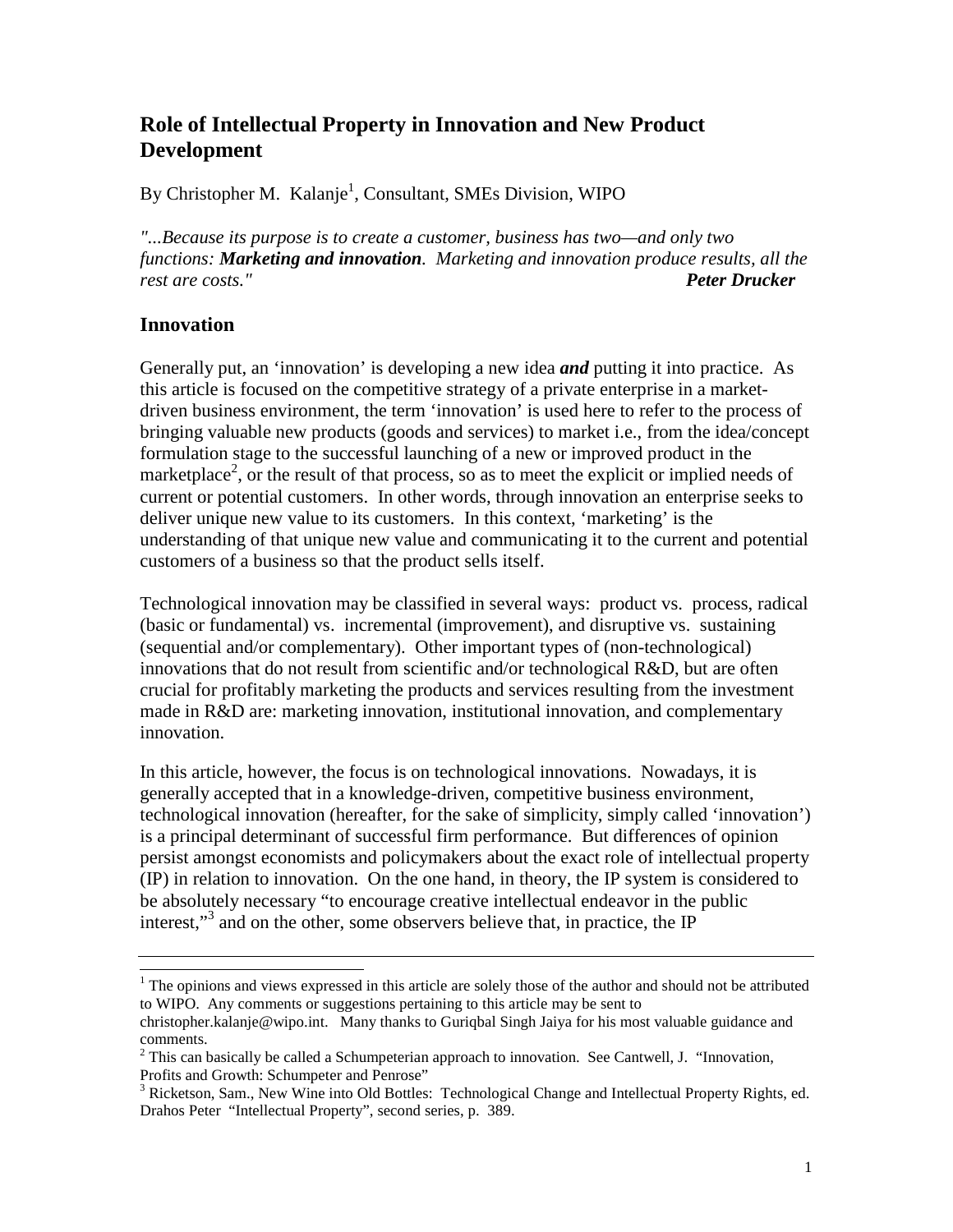system hinders competition to the extent that it is often seen to be playing a negative role in innovation.<sup>4</sup> Hence the need for a systematic and periodic study and review of the actual use by businesses of the tools of the IP system so that economists are able to provide empirical, evidence-based guidance to policymakers to adapt the IP system so that it continues to serve the conflicting private and public interest in spurring further innovation and its wide diffusion in the shortest possible time. This article, however, does not deal with these otherwise important aspects.

Managing innovation better than its competitors is one of the main objectives of a business that wishes to survive and thrive in today's economy. By relying on practical examples, this article highlights the important contributions made by the effective use of the different tools in the IP system to the process of taking innovative technologies to market, through launching of superior products and/or services. For explaining the role of the tools of the IP system, it goes beyond merely looking at technological innovation as either radical or incremental technological breakthroughs. Instead, it looks upon technological innovation as an interactive process made up of a number of distinct stages. It begins with the formulation of a novel idea/concept and, through a series of stages, ends in the successful launching and marketing of a new or improved product in the marketplace. In other words, it looks at practical IP issues of relevance to different stages in the whole new product development process in which technological innovations may be introduced at different stages of the value chain from the producer to the end user.<sup>5</sup> For the sake of simplicity, it focuses on the idea stage and the research and development stage.

### **Intellectual Property, Inventions and Innovations**

So, what exactly is IP? Broadly speaking, the term 'IP' refers to unique, value-adding creations of the human intellect that results from human ingenuity, creativity and inventiveness. An IP right is thus a legal right, which is based on the relevant national law encompassing that particular type of intellectual property right. Such a legal right comes into existence only when the requirements of the relevant IP law are met and, if required, it is granted or registered after following the prescribed procedure under that law. In practically all countries the world over, a national legal system of intellectual property rights have evolved; this has been created over varying periods of time during the last 150 years or so. It has enabled the grant of property-like rights over such new knowledge and creative expression of mankind, which has made it possible to harness the commercial value of the outputs of human inventiveness and creativity. This is usually done by its orderly use, exchange or sharing it amongst various types of business partners

 $^{4}$  Boldrin, M., and Levine, D.K., 2002, The Case Against Intellectual Property  $^{5}$  See Techno Boodman Inc. White paper: "Tectical IB Managament during you

<sup>&</sup>lt;sup>5</sup> See TechnoRoadmap Inc. White paper: "Tactical IP Management during your New Product Development (NPD) process" Figure 3 at

http://www.techroadmap.com/Newsletters/Tactical%20IP%20Management%20Whitepaper.pdf . (February 28, 2005)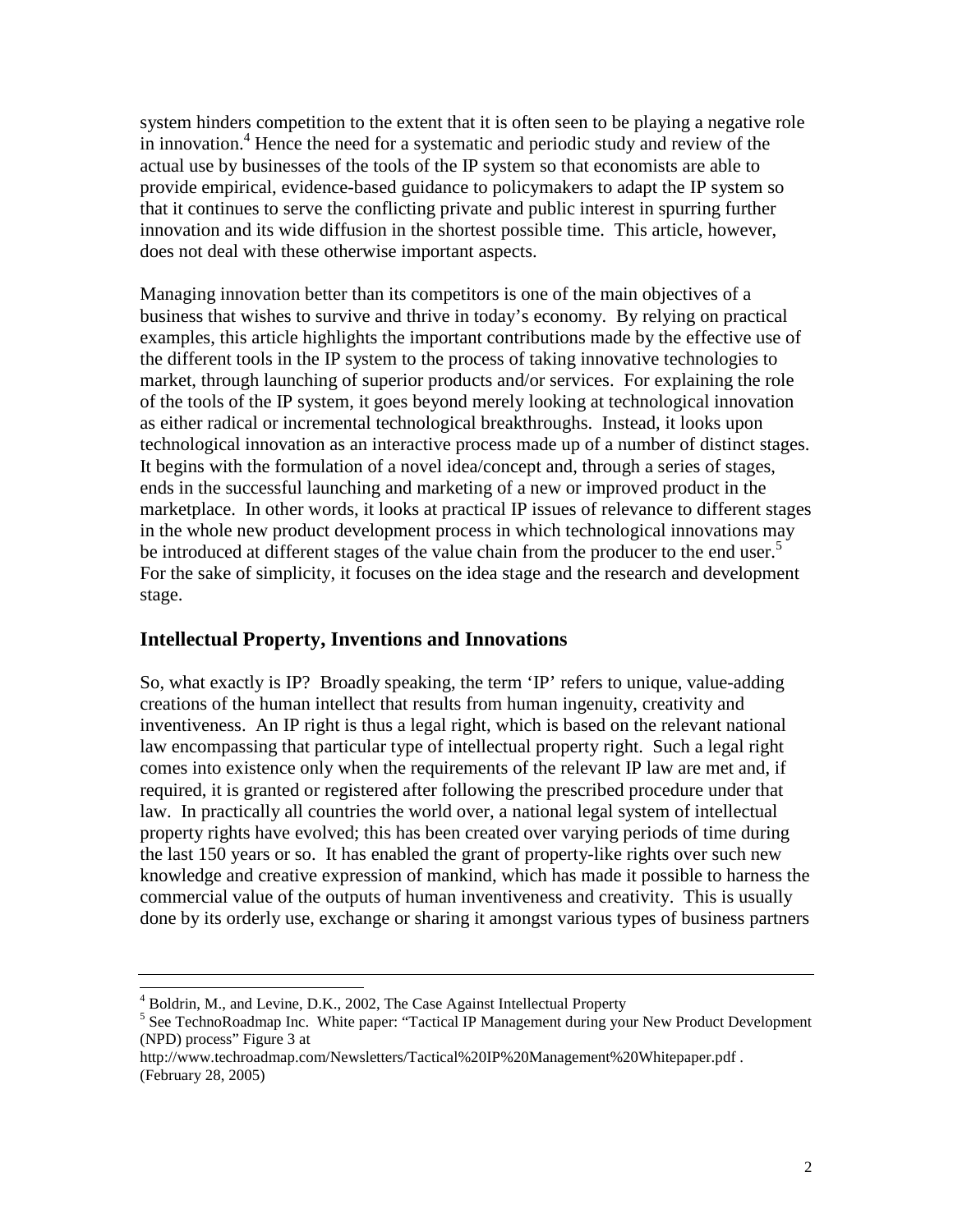in a complex network of strategic relationships that generally work harmoniously during the new product development process for creating and marketing new and improved goods and services in domestic and export markets.

The grant of a property right by the government, albeit generally for a limited period of time, over useful intangible intellectual output provides the owner of such legal property rights the *right to exclude* all others from commercially benefiting from it. In other words, the legal rights prohibit all others from using the underlying IP asset for commercial purposes without the prior consent of the IP right holder. The different types of IP rights include trade secrets, utility models, patents, trademarks, geographical indications, industrial designs, layout designs of integrated circuits, copyright and related rights, and new varieties of plants.

While innovations are concerned with the commercialization of new ideas; in contrast, an 'invention' may not be directly associated with commercialization.<sup>6</sup> As such, innovation may be seen as a process of interaction and feedback during the various stages of the new product development process. An invention is considered as the generation of a new idea or knowledge, which aims to solve a specific technical problem. Inventions could relate to products or processes and are characteristically protected by trade secrets, utility models/petty patents or patents. Utility models/petty patents or patents are granted/registered under the relevant national/regional law by the relevant national or regional patent office. As not all inventions are commercialized, so it is clear that not all inventions result in innovations. A lot of new ideas are created or born but, quoting Brandt (2002), "Most die a lonely death, never seeing the light of commercial success."<sup>7</sup>

Technological basic or fundamental innovations produce new markets and new industrial branches for a new product. Such an innovation is also described as a radical or disruptive innovation. An improvement innovation (also called an incremental, sustaining, sequential or complementary innovation) would lead to an improved product over its ancestor in terms of quality, reliability, ease of use, environmental protection, raw material use, labor cost, and so on. It may also include the application of new and better production processes or techniques that allow old or new products to be made more reliably, of better quality, or simply in larger quantities, or at a lower price. Trade secrets, utility models/petty patents and patents are relevant for protecting, managing, exploiting and leveraging both basic and improvement innovations.

An innovative new or improved product that meets customer expectations offers an existing or new business, new market territory without competition for so long as it retains its innovative advantage. The IP system plays a significant role in helping a business to gain and retain its innovation-based advantage. As a consequence, the competitive edge that an entrepreneurial business may gain with a basic or disruptive innovation is likely to be longer lasting than that obtained merely from an improvement innovation, assuming that the technological barriers to competitors taking advantage of

<sup>&</sup>lt;sup>6</sup> Mark Rogers, 1998, The Definition and Measurement of Innovation, p. 5

<sup>&</sup>lt;sup>7</sup> Brandt, J. L., Capturing innovation: Turning Intellectual Assets into Business Assets, p66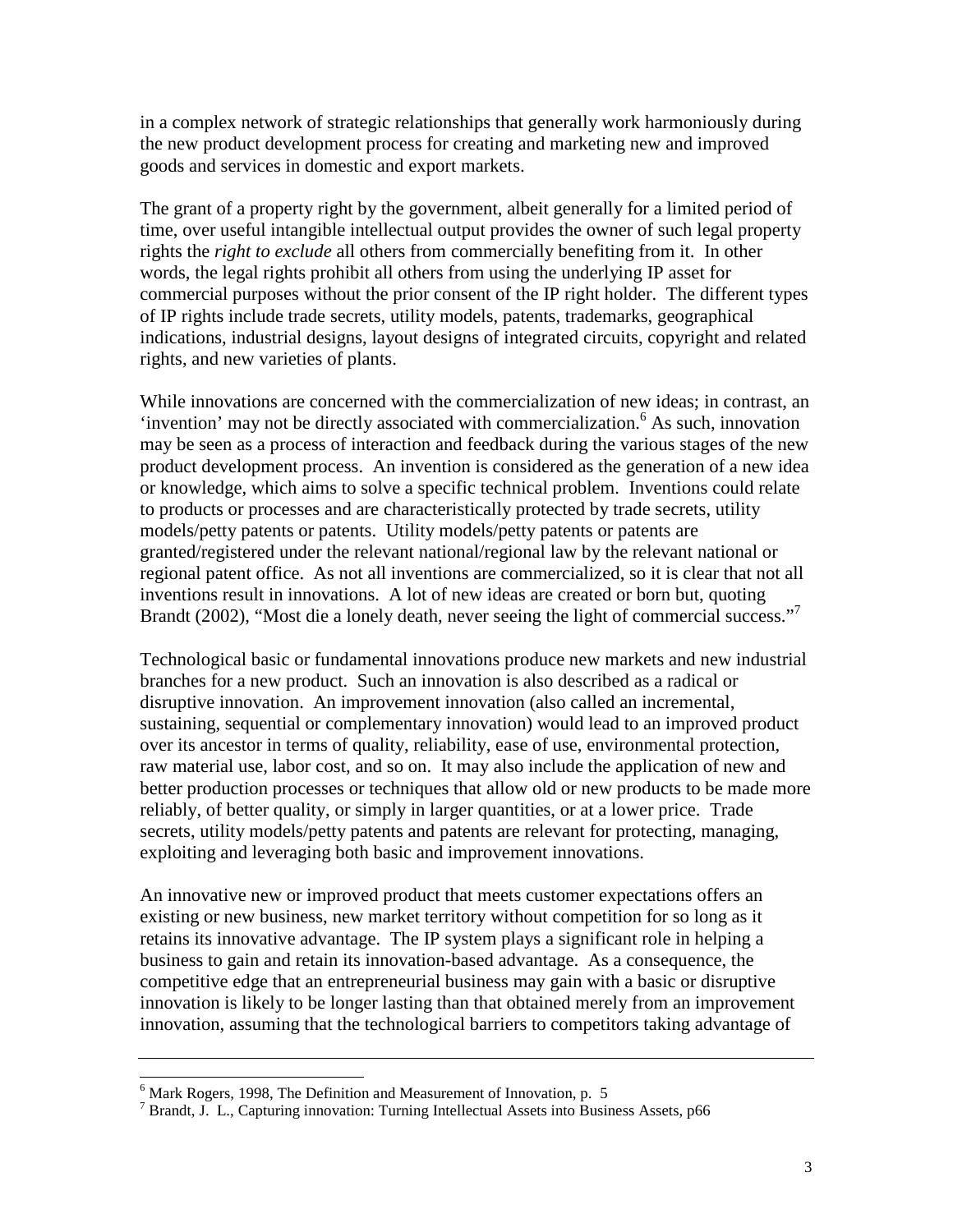similar innovations are approximately equivalent, since a basic innovation establishes a new class of product or service, entry of competition requires that the opportunity provided by that class is recognized by a potential competitor before it attempts to enter the market. In the case of an improvement innovation, not only are competitors for the class of product already in place, but since the improvement innovation typically amounts to a better, faster, or cheaper way to build the product, its advantages are far more quickly understood and replicated. $8$  Hence the need to use the tools of the IP system for both types of innovations; except that generally there is a need for devising an offensive IP strategy for a basic innovation versus a defensive IP strategy for an improvement innovation.

A survey of economic studies reveals that patents are the most preferred IP rights in relation to technological innovations. This seems to be due to the use of the terms 'innovation' and 'invention' as synonyms. This may explain why studies on innovation have, in many cases, treated patents as proxy input for innovation.<sup>9</sup> To be specific, the *number of patents* owned by an enterprise has often been used as one of the main indicators for determining *innovation intensity* of that enterprise. In addition, patents are also used as a measure of *output of innovation*. However, while such an approach is useful, it does not look at the "big picture" about the important role of the whole IP system, including the subsystem of enforcing IP rights (comprised essentially of the police, customs authorities and the judiciary), in facilitating the success of innovation in the marketplace. In this article, however, the focus is limited to all IP related actions that must be taken within an enterprise at different stages of the new product development process or cycle for using the different tools in the IP system for market success.

Innovation as a process, therefore, requires effective participation of individuals from different sections/divisions of an enterprise, such as technical experts in  $R \& D$ , marketing, management, finance, legal, etc., apart from outside consultants, suppliers, outsourced component manufacturers/service providers, business partners and lead users. However, for the sake of simplicity, it is assumed in this article that all actions concerning innovation in relation to new product development happen within an enterprise.

An enterprise would be well positioned to benefit from innovation if it takes into consideration from the initial stage of the new product development process the full range of IP issues. This is true whether the decision to innovate is taken as part and parcel of the overall business strategy, one-off development of a new idea, or as a reaction to developments in the marketplace.

<sup>&</sup>lt;sup>8</sup> William F. Zachmann, http://www.wfzachmann.com/Book86/Book86Chapter01.htm

 $9$  Kemp, R., Folkeringa, M., De Jong, J., and Wubben, E., Innovation and Firm Performance: Differences between Small and Medium-sized Firms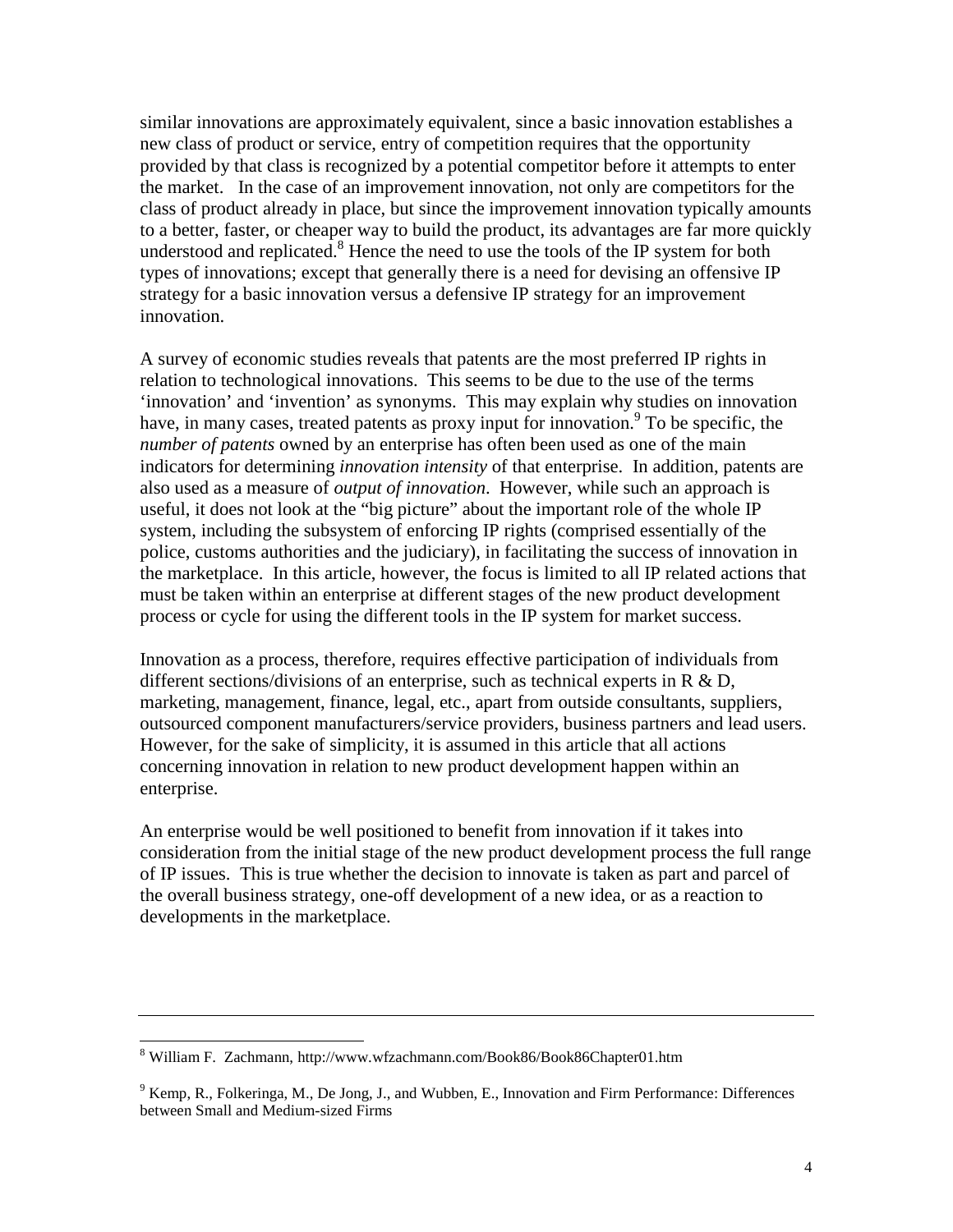#### **Role of IP in Innovation**

As there are many players involved in facilitating the market success of an innovation, the effective use of the tools of IP will play an important role in reducing risk for the players involved, who may then be able to reap acceptable returns for their participation in the process. IP plays an important role in facilitating the process of taking innovative technology to the market place. At the same time, IP plays a major role in enhancing competitiveness of technology-based enterprises, whether such enterprises are commercializing new or improved products or providing service on the basis of a new or improved technology.

For most technology-based enterprises, a successful invention results in a more efficient way of doing things or in a new commercially viable product. The improved profitability of the enterprise is the outcome of added value that underpins a bigger stream of revenue or higher productivity.

### **Perception of Innovative Ideas**

Whether an enterprise's decision to innovate has been influenced by the overall business strategy (e.g. growth through innovation) or a reaction to developments in the marketplace, it is imperative that an innovative idea must be treated as a secret if an enterprise wishes to appropriate potential commercial benefits from the idea (i.e. the information surrounding the creation of the idea must be protected carefully as a *trade secret*). It should be noted that not all commercially viable ideas can be or will be patented<sup>10</sup>, hence the importance of treating ideas as trade secret, in particular at the inception stage.

Empirical evidence indicates that generally small and medium-sized enterprises (SMEs) are more inclined to use trade secrets rather than patents as a form of protecting their inventions to stay competitive<sup>11</sup>. The main reasons given by SMEs for shying away from patenting their inventions include high costs and complexity of the patent system. A study on patenting activity in Australia indicates that 44% of the firms used patents while 74% used trade secrets as a way of protecting their ideas. It also showed that size was an important factor in determining the propensity to patent, i.e. 35% of small firms with less than 20 employees used patents, while 75% of firms with more than 500 employees patented their knowledge<sup>12</sup>.

In some cases, while patenting-related costs and complexity of the patenting process (especially relating to 'prior art' search and to the drafting of patent claims) may be seen to hamper innovation (particularly in cash 'strapped' SMEs), it is equally true that if used strategically (i.e. in a patent-friendly business environment for SMEs or in partnership with others) patents can become a dependable source of new, additional or higher revenue for SMEs. For an idea that may result in a patentable invention, the ultimate

<sup>&</sup>lt;sup>10</sup> Mark Rogers, 1998, The Definition and Measurement of Innovation, pg. 14<sup>11</sup> ibid

<sup>&</sup>lt;sup>12</sup> Mark Rogers, 1998, The Definition and Measurement of Innovation, pg. 14 (Footnote 9)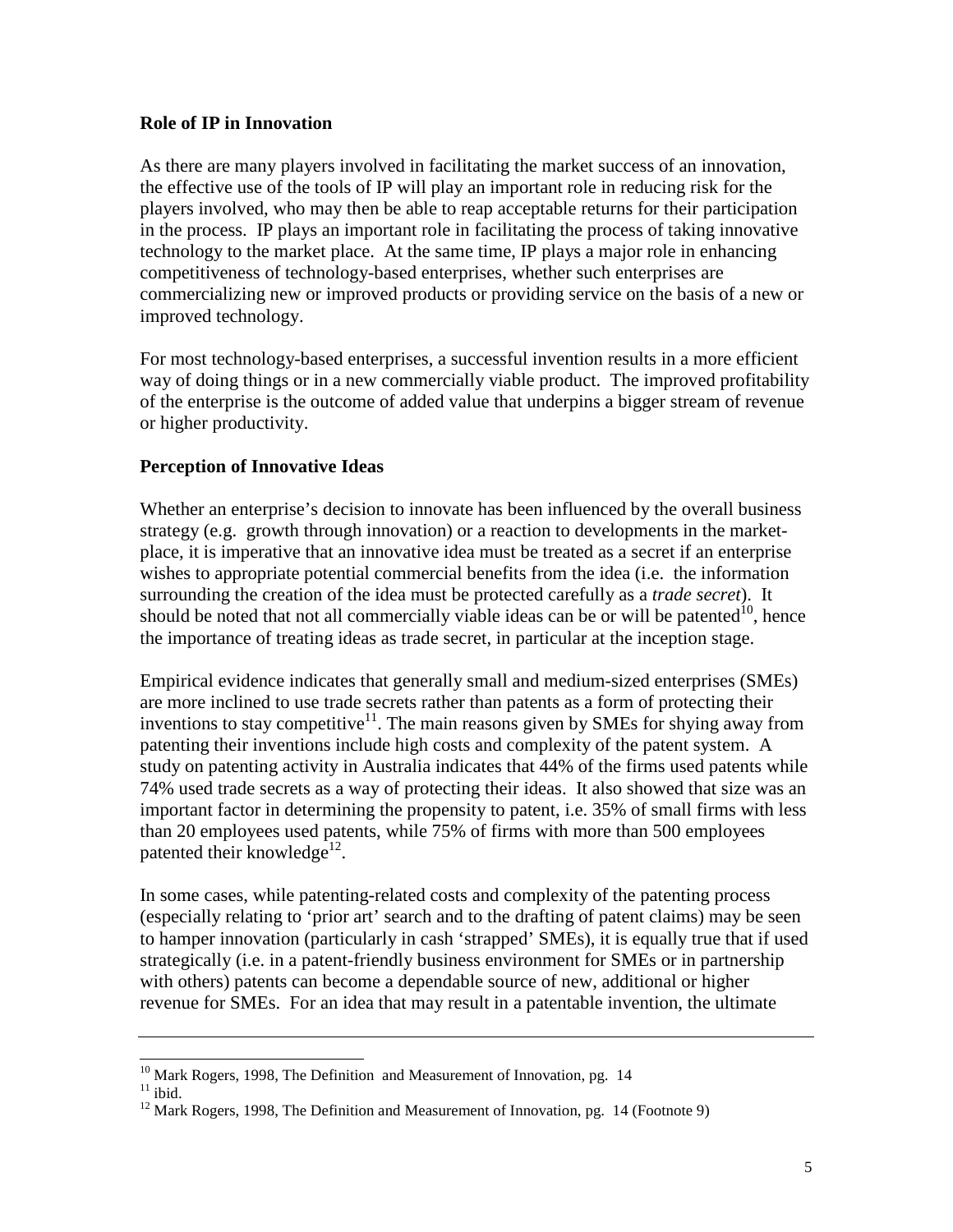choice between the use of either the trade secret route or the patent route for protecting it should be seen as a strategic business decision that should be taken only at a later stage of its development when all the requirements of patentability are met, namely, statutory subject matter, novelty, inventive step/non-obviousness, capable of industrial application, and adequate disclosure. At that stage, the choice would depend on the nature of the invention, its business potential, the nature of competition, the possibility of its independent creation by competitors and the ability of competitors to reverse engineer it easily from the product developed by using it. It should, however, be pointed out that whatever the ultimate decision, initially it must be protected as a trade secret so that, later on, a part of it may be patented and the rest of it may still remain as the associated trade secret and know-how, or tacit knowledge owned by individuals that are associated with the patent.

Technical drawings, which are in most cases part and parcel of technological innovations, are protected as trade secrets and/or by copyright. It is important for the drawings to be dated so as to establish the date of creation. Technical drawings could also, at a later stage, form an important part of the relevant patent application.

The information contained in existing patent documents (patent information) plays an important role in the conception, screening and development of an idea. Such information can provide useful insight into whether an idea is new or not (state-of-the art) and whether to proceed further in developing an idea. Furthermore, proper analysis of patent information may provide an insight into the strategy of potential competitors and about technology trends.

#### **Research and Development Stage**

Several indicators have been used to measure the efforts of an enterprise in undertaking research on and developing innovative ideas. These include, expenditure on research and development (R&D), information on innovation, total sales, firm size, innovation strategies, etc.<sup>13</sup> These indicators are directly or sometimes indirectly influenced by IP. The IP tools used during the "conception of an innovative idea" stage continues to be relevant also during this stage. Thus, trade secret continues to be relevant, especially if the enterprise is yet to decide on whether to file a patent application.<sup>14</sup> Keeping trade secrets continues to be relevant during the entire R&D phase, as one would not want the competitors to ever have access to vital information. If used by such competitors it would result in the erosion of a competitive advantage, derived from the final product.

During this period, researchers should periodically consult several sources of information that would provide input for the success of their project. Patent documents continue to be a relevant source of information that is often grossly underutilized. The European Patent

 $13$  Kemp, R.G.M et al call this stage as innovation intensity, p.7

<sup>&</sup>lt;sup>14</sup> See example of Australian camera man Jim Frazier who signed a confidentiality agreement with Panavision, regarded as the best lens manufacturer in the world, before he showed them his invention http://www.wipo.int/sme/en/case\_studies/frazier.htm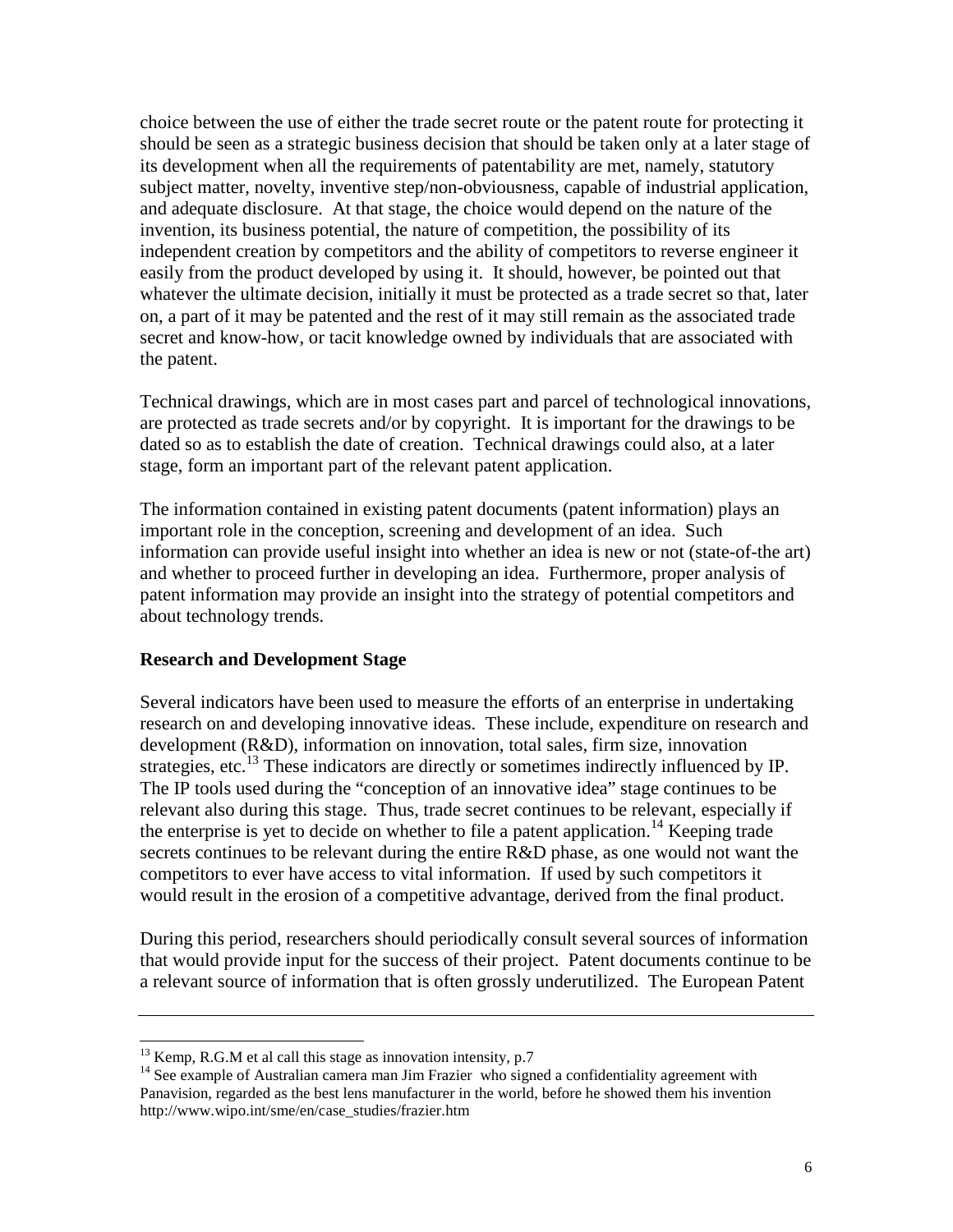Office (EPO) estimates that 70% of the information in patent documents is not available elsewhere,15 and with more than 800,000 patents granted annually around the globe it does not take a "rocket scientist" to realize the wealth of information available in patent documents.16

Patent documents provide useful information on the state-of the art, which would enable an enterprise to avoid unnecessary wastage of resources, in terms of money and time, during the R  $\&$  D process, thereby hopefully reducing the normally high R  $\&$  D costs. Patent information can also provide useful information, which can lead to product improvement or to design-around inventions, which may help to "short-circuit" the lengthy time frame often required to take a new product to the market.

Unfortunately, for their business needs, many SMEs do not use patent documents as a source of competitive intelligence. SMEs, particular in developing and least developed countries, should be made aware of and be equipped to use business, legal, and technical information contained in patent documents, which is in the public domain to come up with innovative product, which have been adapted to local conditions.

Once an enterprise decides to rely on a utility model or a patent to protect its output of research and development, it must initiate the required process, e.g., file a utility model/patent application. Such a move would facilitate the establishment of filing date for determining the priority date and for claiming exclusive rights over the output even before a patent is granted (unless on absolute or relative grounds the patent office refuses to grant a patent). Most  $R \& D$  results in both functional and aesthetic improvements. For protecting and leveraging new or original designs, which are solely judged by the eye, one should proceed with the industrial design registration process at the national/regional design office set up under the relevant national/regional design law.

# **IP as Life-line While Passing Through the "Valley of Death" of Innovation**

In most cases, innovative technological ideas require further technical development so as to make them successful in the marketplace. SMEs and other small technology-based innovative enterprises may not have the technical resources and facilities to undertake such development, for example, for the development and testing of prototypes. The protection of such ideas by IP rights ensures that these are not "lost" while taking advantage of external technical resources and facilities owned by innovation centers, technology parks, universities, research institutes, and other (big) companies. Furthermore, in the future development of an invention/design and taking it to the market through partnerships (such as, joint ventures, strategic alliances, licensing agreements, merger or acquisition) the ownership of IP provides a strong negotiating position in the process of getting into such a partnership. Both parties would also avoid potential future conflicts if ownership of IP issues were resolved initially with clarity. Inventors, be they

<sup>&</sup>lt;sup>15</sup> The EPO Guide on Patent Information on the Internet, p. 7<br>http://epart.epo.org/dwl/espacenet\_manual.pdf (August 13,2003)

<sup>&</sup>lt;sup>16</sup> See example of FK Biotecnologia S.A at http://www.wipo.int/sme/en/case\_studies/fk\_biotec.htm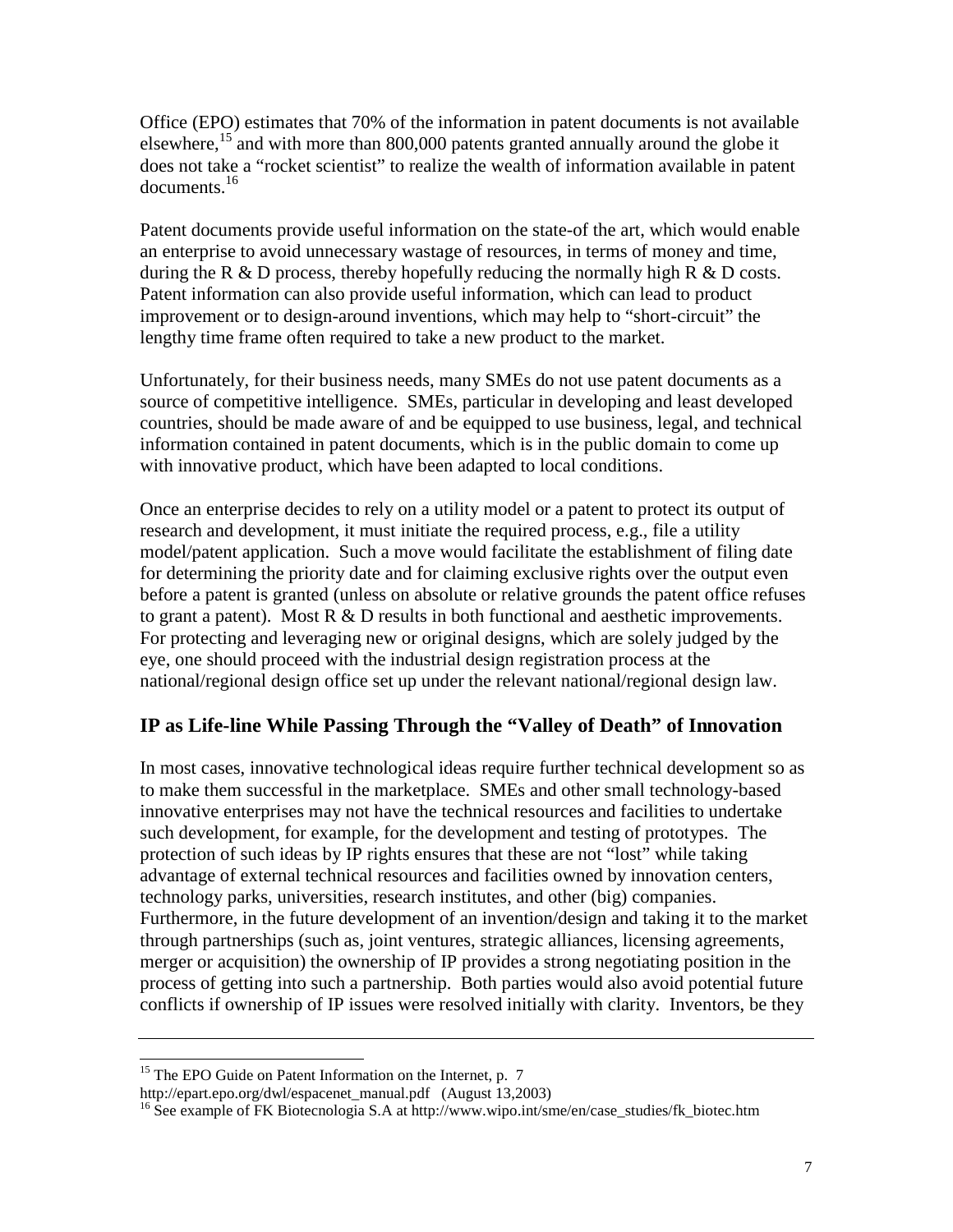independent or employed, are not necessarily skillful marketers or manufacturers; furthermore, even the best products need the best marketing skills to succeed in the marketplace.<sup>17</sup> In most cases, taking a product to market has proven to be a big challenge to inventors, entrepreneurs, and enterprises, especially SMEs; hence the existence of the concept of "valley of death" in innovation (the "valley of death" normally starts from the period an invention has been made to the launching of a new product/process). This is the period where most inventions collapse due to the absence of external support or are found to be not commercially viable.

IP, particularly patents, often play a crucial role in facilitating access to business angels, providers of early stage capital, including seed capital, venture capitalists, financial institutions, and the like who/which may provide a "lifeline" for an invention to reach the marketplace. As an example, take a look at the invention of Xerography. In 1937, Chester Carlson invented Xerography, which he patented in 1939. It took almost eight years for Carlson to find an investor who was willing to invest in the invention. Finally, the Haloid company (which later became the Xerox Corporation) successfully made the invention commercially available in 1950.<sup>18</sup> It would be fair to suggest that the existence of a patent held by Carlson significantly contributed to Haloid Company's decision to support the invention. Most potentially innovative ideas end up in the valley of death. Those ideas, which are protected by IP, stand a greater chance of surviving through the valley of death. In most cases, for successfully crossing the "valley of death," an invention often needs external help in terms of funding, technical knowledge, marketing, etc. IP ownership plays an important role in influencing the decisions of external partners as to whether to assist in navigating through the "valley of death."

IP rights provide the holder with several opportunities, which can facilitate the successful completion of an innovation. Such opportunities include sale, licensing, and various types of strategic business partnerships or alliances in commercializing it.

IP rights can also facilitate the establishment of joint ventures. SMEs facing serious financial constraints but rich with IP assets may find this form of partnership strategically useful. Ownership of patent and trade secrets may play a crucial role in attracting potential partners. Sometimes, an enterprise with patented product and/or valuable trade secrets may find it strategically beneficial to enter into a joint venture arrangement with an enterprise with a strong trademark so as to secure more sales.

Paying close attention to what competitors are doing while seeking to take advantage of its own IP assets may prove a worthwhile strategy for an enterprise seeking ways of crossing the "valley of death". Owners of innovative ideas protected by IP rights may find it relatively easier to enter into strategic alliances with favorable terms and conditions. Such enterprises may benefit by getting access to R&D facilities owned by its partner or to distribution channels and sales networks. An enterprise may also benefit from further development of its IP protected product(s), as part of the strategic

 $17$  Fisher Philip. A. Common Stocks and Uncommon Profits, p. 124

<sup>&</sup>lt;sup>18</sup> For more information visit http://inventors.about.com/library/inventors/blxerox.htm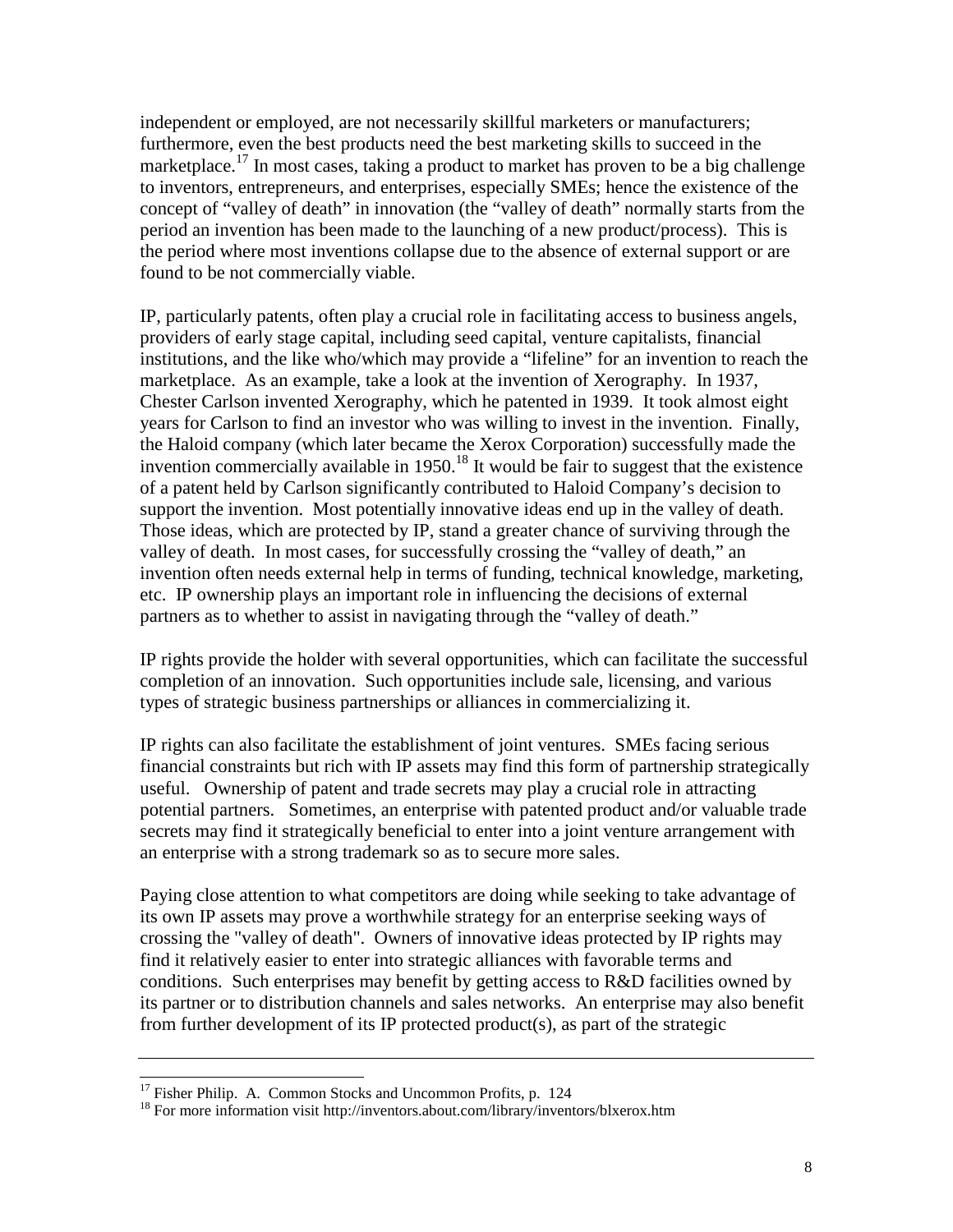arrangement.

Venture capital investors play an important role in providing the much-needed funds, which enable enterprises to cross the "valley of death" safely. A well managed IP portfolio may significantly contribute in influencing the decision of a venture capital investor if the business plan and strategy of an enterprise indicates actual or potentially effective use of IP rights that would enhance its potential for generating future revenue, market control or developing a strong market position and its competitiveness.

## **Marketing of Innovations**

Since successful innovation includes taking a new product to market, other IP tools become very relevant. Above all, trademarks and industrial designs play an important role in the marketing process. These enable consumers to identify a product/service of a particular company and enable them to distinguish the product from other similar product.

A trademark is a useful tool in launching new product segments or entirely new products, technologically based or non-technologically based, i.e., through brand extension. In addition, trademarks can be very effective in penetrating new markets. Honda, for example, took advantage of its reputation in motorcycle engineering to penetrate the US car market $^{19}$ .

Trademarks are also useful in extending commercial benefits beyond the life of a patent. The case of Aspirin® provides a good example. Developed in 1897 by Felix Hoffman, a research chemist working with Bayer Company in Germany, the drug was patented in 1899 by the Bayer Company. Knowing that patents have a limited duration, the Bayer Company embarked upon promoting a trademark for its new product. When the Aspirin<sup>®</sup> patent expired, the company continued to benefit from the sale of aspirin through its established trademark Aspirin®. The Bayer Company has also used the two-track IP strategy, i.e., using a trademark to protect market share after the expiry of a patent, for its Cipro<sup>®</sup> product (ciprofloxacin for treatment of infections, including anthrax).<sup>20</sup>

Technological innovation can also be supported well by a combination of patent, industrial design and trademark. A look at the invention and development of the vacuum cleaner provides a good example of strategic use of a combination of different types of IP tools, namely, patents, industrial designs and trademark.<sup>21</sup> In this case, one can see how the innovation is enhanced by the use of the three tools of IP protection.

Trade secrets, patents, trademarks, industrial designs, and copyright may separately or jointly facilitate the acquisition of technology and its commercial use. Strategic use of a

 $^{20}$  Established brands, http://www.panopharma.com/established\_brands.htm

 $19$  Mendonça S. et al., Trademarks as an Indicator of Innovation and Industrial Change, p.7

<sup>&</sup>lt;sup>21</sup> James Dyson's History of Great Inventions ed. Robert Uhling pg. 132. Also visit http://inventors.about.com/library/inventors/blvacuum.htm